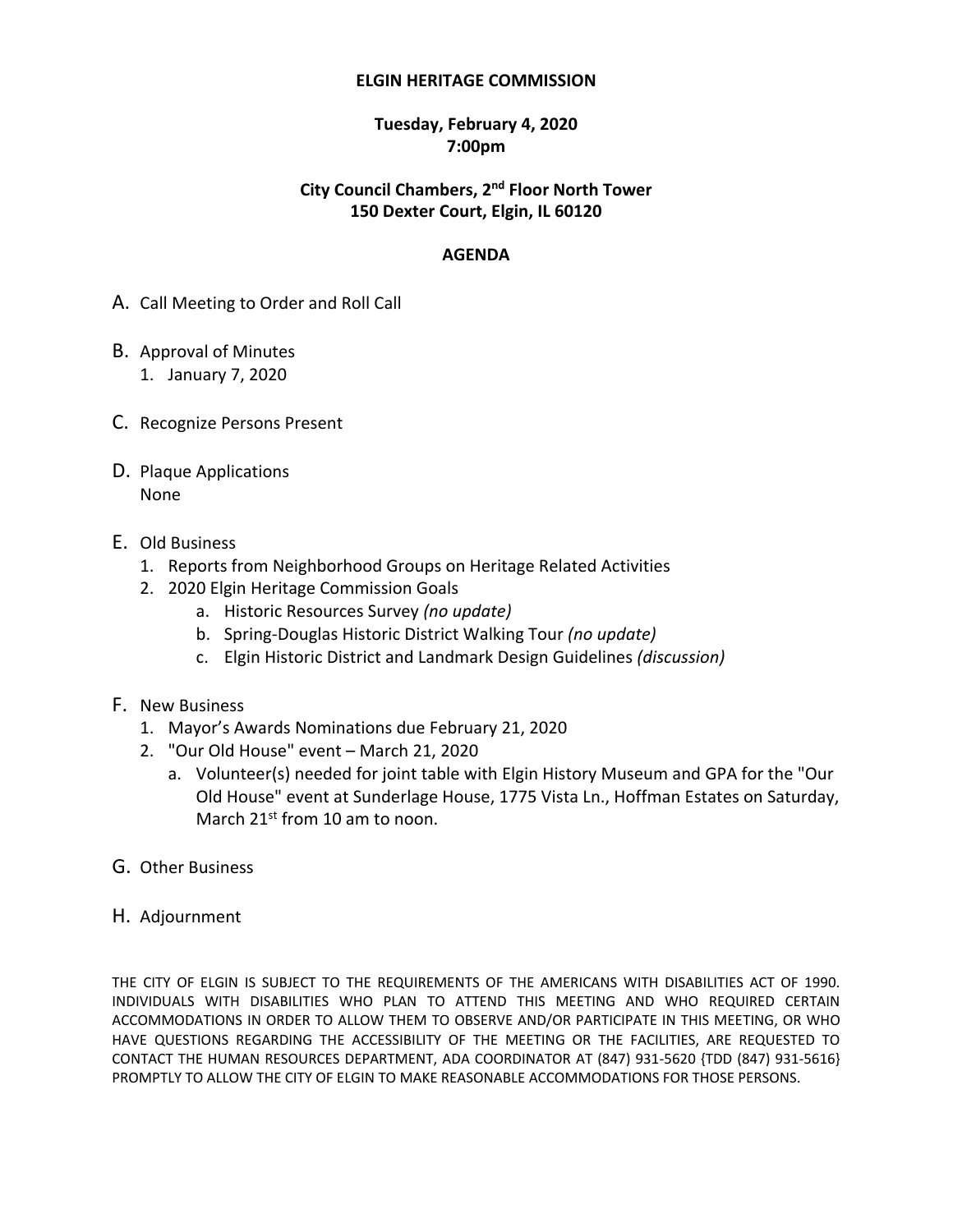# City of Elgin **Elgin Heritage Commission** January 7, 2020

### **Proposed Minutes**

- **A.** The meeting of the Elgin Heritage Commission was called to order at 7:00 p.m. in the First Floor Conference Room – North Tower by Chairman John Wiedmeyer.
	- 1. **Members Present**: Brian Anderson, Len Govednik, Rebecca Hunter, John Marston, John Regan, George Rowe, Scott Savel, Steve Thoren, and John Wiedmeyer
	- 2. **Members Absent**: None
	- 3. **City Staff Present**: Christen Sundquist, Historic Preservation Planner

### **B. Approval of Minutes:**

- 1. A motion was made by Commissioner Rowe to approve the November 5, 2019 minutes with the following amendments, under E-1-C, change "re-proposed" to "re-purposed". The motion was seconded by Commissioner Hunter. The motion passed 8-0-1 (Govednik abstained).
- **C. Recognize Persons Present**: None

#### **D. Plaque applications:**

1. None

#### **E. Old Business**

- 1. Reports from Neighborhood Groups on Heritage Related Activities
	- a. None
- 2. 2020 Elgin Heritage Commission Goals
	- a. Historic Resources Survey *No update.*
	- b. Elgin Historic District and Landmark Design Guidelines
		- The Commission briefly went through minor changes to the design and content of the proposed new guidelines. They stated that the document should be sent to the Downtown Neighborhood Association, Gifford Park Association and NorthEast Neighborhood Association to allow for any additional comments. Staff stated that after the proposed guidelines have been reviewed by the neighborhood groups and interested parties then the Commission will give final review and approval at the February meeting. The guidelines will then go before City Council for final approval and adoption.